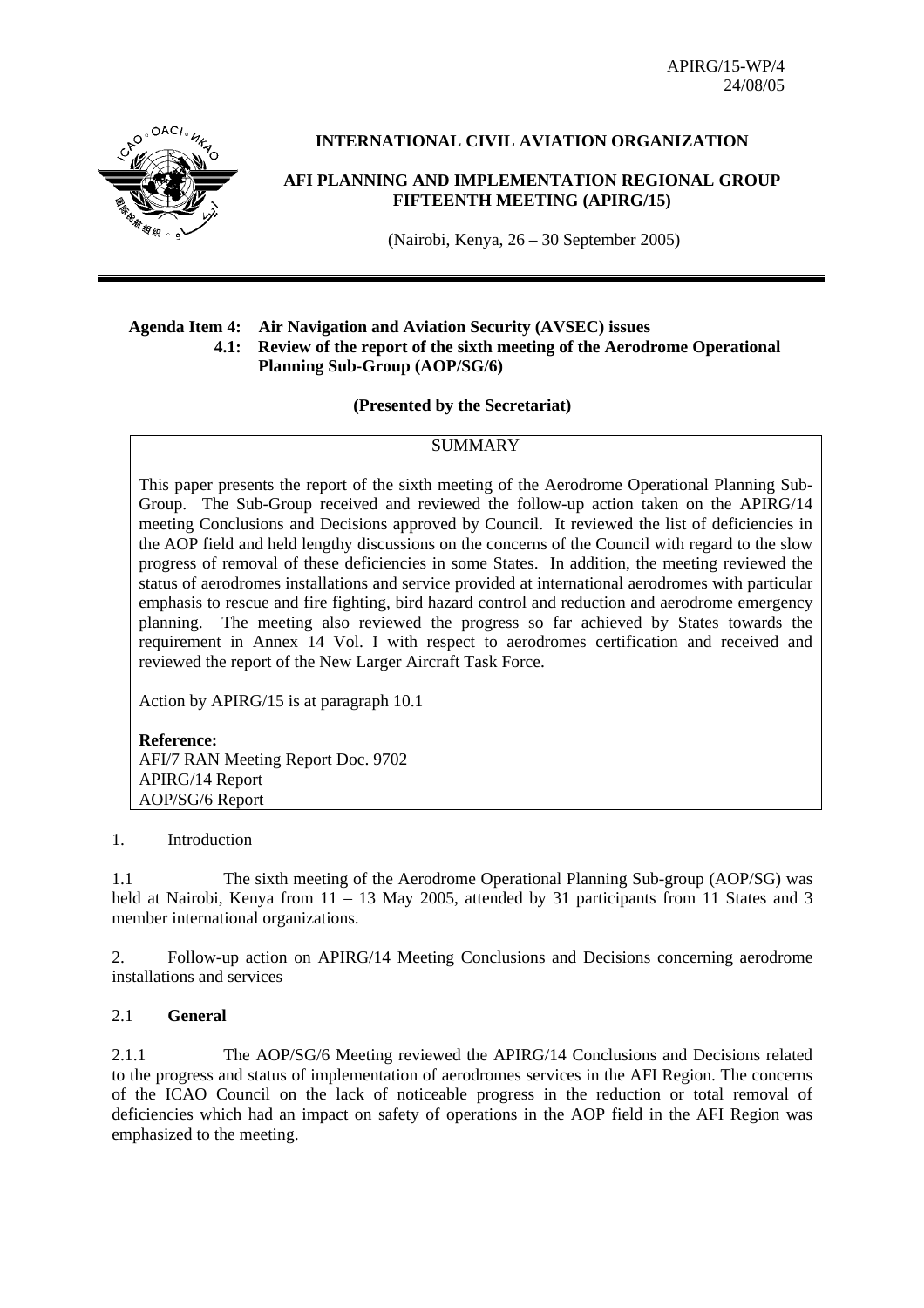## 2.2. **Bird hazard reduction**

2.2.1 The meeting noted that following Conclusion 14/1 of APIRG/14 some States had made substantial efforts in bird hazard control and reduction and therefore agreed that the workshops that ICAO ESAF and WACAF Regional Offices had conducted had achieved the desired results. However, where mitigation measures were implemented without proper ornithological and environmental studies, success was minimal. Several measures, working together, are a sure way to obtain the desired results. The allocation of adequate resources is essential even though benefits from the resources deployed are often not obvious at the beginning.

2.2.2 The meeting further agreed that collecting, analyzing and reporting all strikes to ICAO IBIS was essential and that no strike was too minor to be ignored. The meeting was further reminded that in the proposed amendment No. 7 of Annex 14, Volume I to be applicable  $24<sup>th</sup>$ November 2005, the recommendation is upgraded to a Standard.

2.2.3 In view of the above, the meeting reaffirmed the relevance of the APIRG 14 Conclusions 14/1 and adopted the following draft conclusion:-

# **DRAFT CONCLUSION 6/1: REPORTING OF BIRD STRIKES TO ICAO**

## **THAT STATES ENSURE ALL BIRD STRIKE INCIDENTS (REGARDLESS OF THE BIRD SIZE) ARE REPORTED TO ICAO FOR INCLUSION IN THE ICAO BIRD INFORMATION SYSTEM (IBIS) DATABASE.**

### 2.3 **Rescue and fire fighting services (RFFS)**

2.3.1 The meeting noted the view of APIRG/14 Meeting that substantial progress had been made in the implementation of the requirements with respect to RFFS as a result of the increased resource allocation by the established autonomous airport authorities and the progressive involvement of the private sector in the ownership of airports. However many airports located near large bodies of water or swamps did not have specific provision for fire fighting and rescue under these circumstances. The subject was deliberated further under Agenda Item 4.

### 2.4 **Aerodrome Emergency Plan (AEP)**

2.4.1 The meeting discussed this matter at length and agreed that the level of implementation of this requirement in the region was inadequate. At workshops conducted by the ESAF and WACAF Regional Offices, the following observations were made:

Some AEPs were adopted from elsewhere without regard to the specific context of the State in which they are to be imposed;

Some AEPs are prepared by an individual and later imposed to the rest of the stakeholders;

There is no sufficient awareness creation amongst the stakeholders in particular those that are not airport based;

Many AEPs are not updated regularly; and

Many AEPs are not adequately tested.

2.4.2 The meeting observed that many so called "full scale emergency exercises" carried out to fulfill the requirement of Annex 14, were grossly inadequate. Some are nothing more than a fire drill or at most a partial exercise. Some of these exercises are not followed up by an elaborate critique and feedback to AEP updating and improvement. In order to cause improvement in this regard, States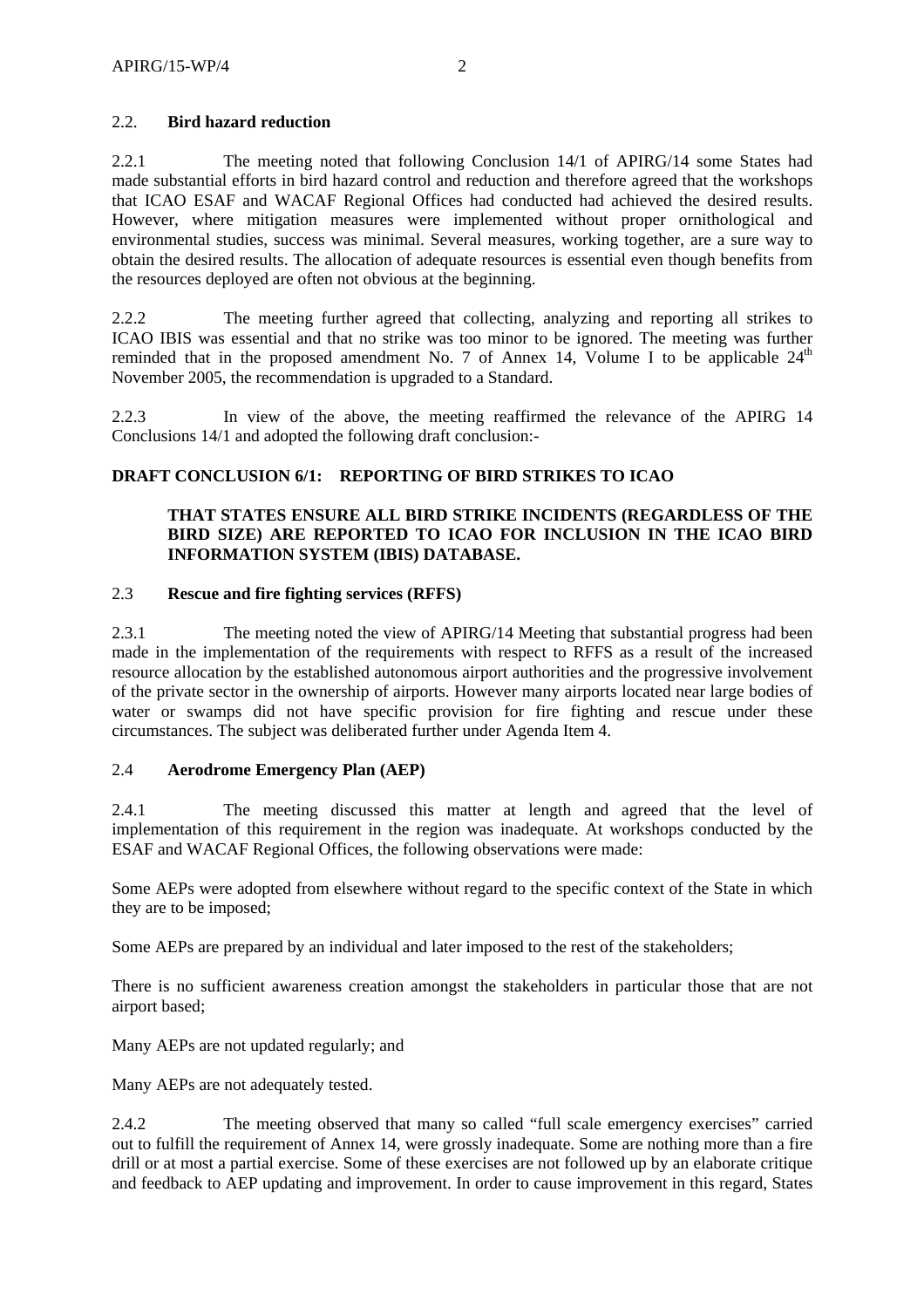were encouraged to facilitate participation of the ICAO Regional Offices in the planning, organizing and observing the full scale exercise where possible. The meeting therefore reaffirmed the APIRG/12 Conclusion 12/6 and adopted the following draft conclusion:

### **DRAFT CONCLUSION 6/2: CONDUCT OF FULL SCALE EMERGENCY EXERCISES.**

## **THAT WHEN STATES PLAN TO CONDUCT FULL SCALE EMERGENCY EXERCISES, THEY SHOULD CONSIDER INVITING THE ICAO REGIONAL OFFICE AND OTHER STATES TO WITNESS AND ASSIST IN THE CRITIQUE SESSIONS.**

2.4.3 On removal of disabled aircraft, the meeting was informed by Ghana on the availability in Accra, of a disabled aircraft removal kit capable of lifting a B747-400 with a trained recovery team of certified RFF officers that can be mobilized at short notice. Already five successful recovery operations have been conducted at airports in the region in the last two years. States in need can contact the Ghana Civil Aviation Authority.

## **Aerodrome Certification.**

2.5.1 The meeting agreed with the observation of APIRG/14 that the progress of implementation of this requirement was very low bearing in mind that the Annex 14 Standard on the subject was effective  $27<sup>th</sup>$  November 2003 despite the workshops organised in both the ICAO ESAF and WACAF Regions. This subject was deliberated further under Agenda Item 4.

## **2.6 Impact of new larger aeroplanes in the AFI Region**

2.6.1 The meeting acknowledged that the development and manufacture of A380 had now approached maturity and that the first test flight had been conducted on 28<sup>th</sup> February 2005. In the mean time, ICAO had published a circular on New Larger Aeroplane Operations at Existing Aerodromes, which gives guidance on the conduct of aeronautical studies required to allow for preparation to receive Code F aeroplanes at Code E airports without compromising on safety. The subject was deliberated further under Agenda Item 4.

### 3. Review of deficiencies in the AOP field

3.1 The Sub-group noted with satisfaction the efforts made by some States to eliminate certain deficiencies in spite of the scarcity of resources and agreed that these efforts must be continued and encouraged. However, much remains to be done, as the list has not decreased significantly. On the contrary, due to the entry into force the requirement for certification that many States have not implemented, the list has increased. The Sub-Group was of the opinion that the table does not afford States the opportunity to indicate efforts that are ongoing but have not reached a stage where the deficiency can be removed and advised ICAO to evaluate how best this can be reflected in the current tables.

3.2 The Sub-Group noted that the most common and persistent deficiencies were the lack of adequate aerodrome fencing, the lack of duly approved and regularly tested and updated airport emergency plan, the lack of bird hazard control programme, the unreliability of primary power supply and inadequate secondary supply with its impact on unavailability of airfield lighting and NAVAIDS. Among the reasons identified by the meeting for these persistent deficiencies was the lack of financial resources for some States, the lack of financial autonomy or autonomy of decision for some States having created autonomous entities, inadequate approach in implementing some corrective actions due to lack of expertise and trained personnel and lack of awareness of all stakeholder including the highest authorities.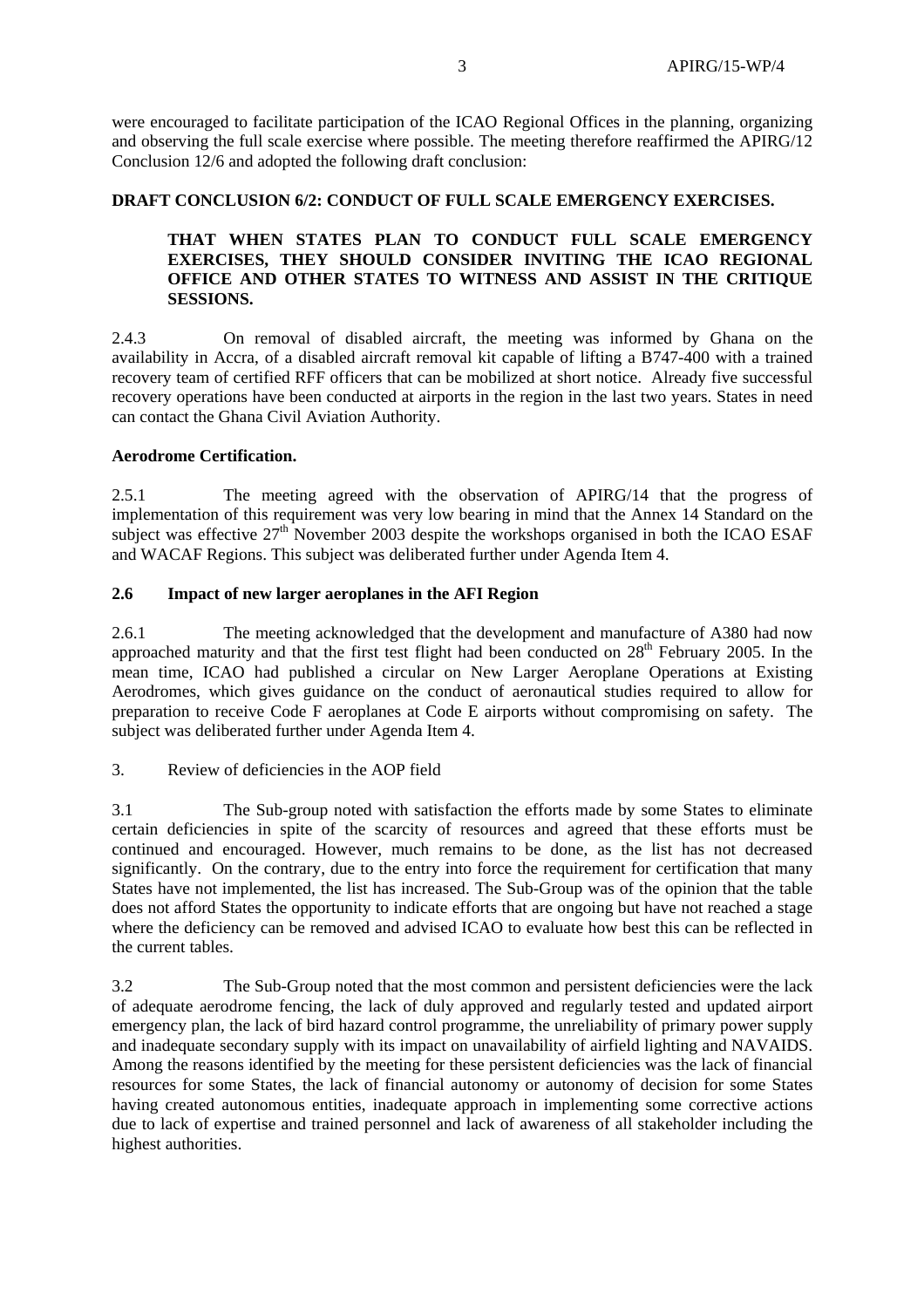3.3 Regarding aerodrome fencing, it was agreed that States should not necessarily resort to very expensive solutions requiring huge budget but also consider cheaper solutions adapted to their specific context for part or the entire fence. It was also recognized that in some cases, light fences with adequate patrols, appropriate restricted areas signs and increasing awareness of the neighbouring populations may suffice.

3.4 With respect to bird hazard, the need for consideration of bird hazard to aviation at all levels including CAA, all airport-based stakeholders and neighbouring communities was also emphasized. The use of all media for sensitisation of the general public, the need for designation a unit responsible for bird hazard control as well as the need for each airport to establish a bird hazard committee and develop a bird hazard programme based on ornithological and environmental studies were underscored.

3.5 On the issue of unreliability of primary power supply, the meeting was of the view that States that have not done so, consider the negotiation of high level arrangements with the electricity suppliers so that the airport be supplied from at least two different substations. The meeting recognised that special efforts should be made by Airport Operators to provide reliable and adequately-sized secondary power supply with automatic switch-over system meeting ICAO Annex 14, Volume I requirements. Establishment of planned maintenance programmes was also emphasized.

3.6 The meeting also noted that the requirements based on which deficiencies were developed were based on outdated information regarding traffic in particular the critical aircraft and AUW. In conclusion the subgroup reaffirmed the relevance of APIRG Conclusions 12/56, 12/57, 12/58 and14/56 and adopted the following draft conclusion:

## **DRAFT CONCLUSION 6/3: UPDATE OF THE AFI FASID AOP TABLE I**

## **THAT ALL STATES SHOULD REGULARLY LIAISE WITH ICAO IN ORDER TO ENSURE THAT THE NECESSARY UPDATES OF THE TABLE AOP 1 ARE MADE AS SOON AS CHANGES OCCUR.**

### 4. **The ICAO Universal Safety Oversight Audit Programme – Comprehensive Systems Approach.**

4.1 The meeting was reminded that during the 33rd Session of the Assembly in 2001, ICAO was mandated to expand the Universal Safety Oversight Programme to cover Air Traffic Management (Annex 11) and Aerodromes (Annex 14) as of 2004. During the preparatory work, difficulties in implementing a limited portion of the aviation activities without fully addressing associated procedures and practices were experienced. The 35th Assembly therefore recommended the expansion of the programme to all safety-related areas in all Annexes. The implementation of this new mandate is currently in progress and some two major documents; the State Aviation Activity Questionnaire (SAAQ 2005) and Compliance Checklists (CCs) for all safety-related Annexes have been developed and States have been asked to fill these up and to submit documents developed to assist in the implementation of the Standards and Recommended Practices (SARPs) and in maintaining an effective safety oversight system.

4.2 ICAO is planning to conduct audits intended to validate the information provided, evaluation of the capability of the safety oversight of the State including the audit of the organisation, the processes, and the procedures and programmes established and maintained towards the fulfillment of the safety oversight obligations. Auditors from States are being trained and certified for assisting the ICAO audit teams. It was however emphasized that ICAO audits will not be meant to replace the regular and impromptu audits that the regulatory authority is still expected to conduct. With respect to the training of auditors, the meeting noted that many States were considering appointing auditors in other fields other than AGA. The Sub-Group were of the view that it was necessary to include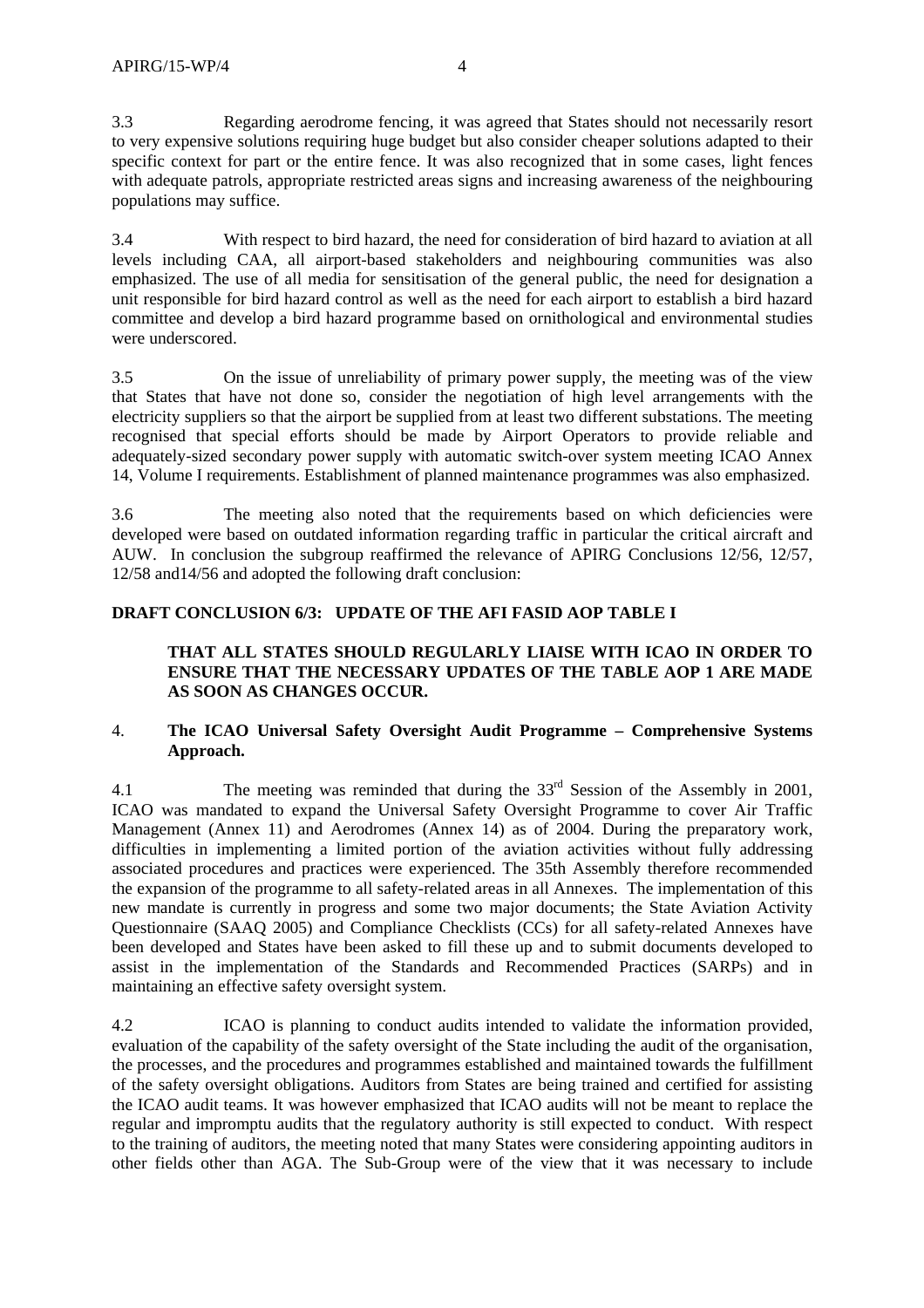auditors that have a background in the AGA field who have a thorough understanding of Annex 14. The following draft conclusion was developed:-

### **DRAFT CONCLUSION 6/4: ICAO AUDIT PROGRAMME COMPREHENSIVE SYSTEMS APPROACH.**

### **THAT:**

#### **ICAO CONSIDERS THE TRAINING AND CERTIFICATION OF SAFETY OVERSIGHT AUDITORS IN ALL FIELDS COVERED BY THE COMPREHENSIVE SYSTEMS APPROACH AUDIT PROGRAM, INCLUDING THE AOP FIELD.**

### **STATES WHICH HAVE NOT DONE SO, AS A MATTER OF URGENCY, RESPOND TO ICAO'S REQUEST FOR THE APPOINTMENT OF SUITABLE PERSONNEL TO BE TRAINED AND CERTIFIED AS AUDITORS.**

### **5. Aerodrome Certification**

5.1 The Sub-Group was reminded that, as from 27 November 2003, Annex 14 Volume I Standard 1.4.1 requiring States to certify aerodromes used for international operations had become applicable. An aerodrome certification system requires the enactment of basic legislation to provide for the requirement of certification of aerodromes and designation of an empowered regulatory authority, the publication of the associated aerodrome certification regulations and procedures and implementation of the published procedures for certification.

5.2 A survey initiated by the ICAO ESAF and WACAF Offices confirmed the low level of implementation of the aerodrome certification requirement. Several States have introduced at various levels of their national legal instruments a requirement for the certification of aerodromes. Some States have in addition published aerodrome certification regulations based on the model regulations contained in Doc. 9774. Unfortunately, very few States have gone further to actually certify their aerodromes used for international operations.

5.3 Following the exchanges of views and experiences among participants from various States represented, it became evident that the main reasons for this low level of implementations was, inter allia, the lack of expertise, the lack of an appropriate unit within the CAA to deal with the certification process, the lack of trained personnel by sufficient numbers to process the applications for certification and conduct the necessary preliminary inspections. The lack of a regulatory framework and procedures for inspection as well as inadequacies in the national aerodrome regulations especially in relations to specific fields like rescue and fire fighting was identified to be the other contributing factors. The need for separation of the regulatory entity from the airport operations was also emphasized.

5.4 The meeting noted with appreciation efforts being made by ESAF and WACAF Regional Offices to assist States by conducting training workshops organized in conjunction with FAA at Praia, Cape Verde and Johannesburg, South Africa for the training of aerodrome inspectors. The meeting was of the view that these efforts should be encouraged and pursued. The need for training airport operators to fully play their role in the certification process was underscored.

5.5 The meeting acknowledged the efforts being made within regional groupings such as WAMEU with the assistance of the ICAO Technical Cooperation Bureau, and the efforts that are at hand within the East African Community with the assistance of FAA to comply with the aerodrome certification requirement. This cooperative approach that would enable the pooling of the limited resources and facilitate the development of regional reference documents should be encouraged and expanded to others regions.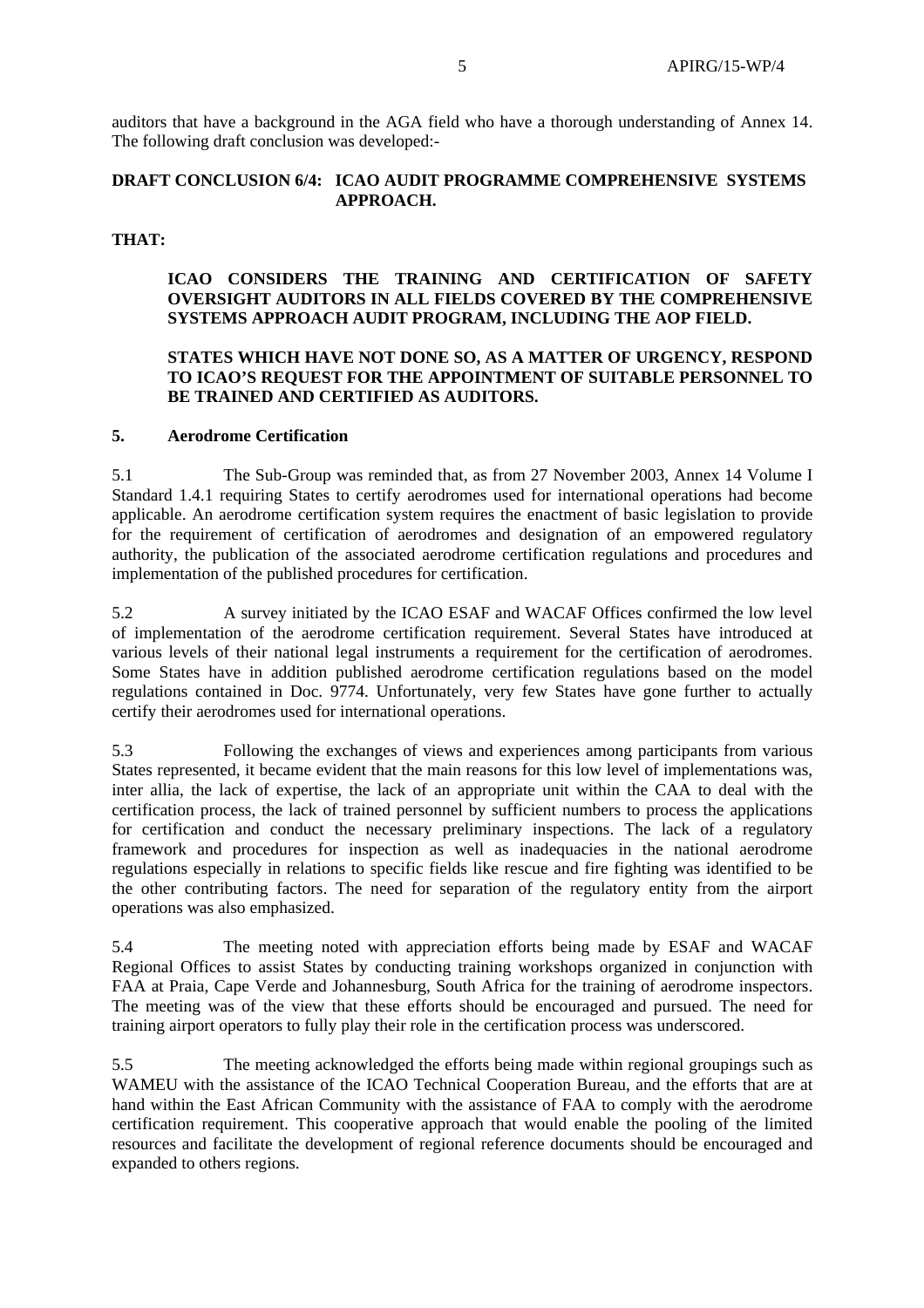6.6 In the light of the foregoing, the meeting reaffirmed the relevance of APIRG Conclusion 14/4 and further developed the following draft conclusions:

## **DRAFT CONCLUSION 6/5: IMPLEMENTATION OF THE AERODROMES CERTIFICATION REQUIREMENT.**

### **THAT :**

**STATES CONSIDER THE USE OF SUB-REGIONAL GROUPINGS, WHERE THEY EXIST, TO COLLECTIVELY ADRESS THE AERODROME CERTIFICATION ISSUE.** 

**STATES WHICH HAVE NOT DONE SO, WHERE FEASIBLE CONSIDER THE SEPARATION OF THE REGULATORY AUTHORITY FROM AIRPORT AUTHORITY. IN CASES OF A SINGLE ENTITY, THE TWO FUNCTIONS SHOULD BE UNDER TWO SEPARATE DEPARTMENTS.** 

**ICAO CONTINUES TO ASSIST STATES BY ORGANIZING MORE TRAINING ACTIVITIES, INCLUDING ON SAFETY MANAGEMANT SYSTEM.** 

#### 6. **Rescue and Fire Fighting Services**

6.1 The Sub-group noted that some international aerodromes still have a level of protection lower than that required. This deficiency is accentuated by the suppression of the provision to lower the RFF category based on the number of movements of the critical aeroplane and the lack of financial means, in particular, for small airports receiving some large aircraft, but where the level of traffic remains relatively low.

6.2 The Sub-Group was reminded that as of  $1<sup>st</sup>$  January 2005, the level of protection provided at an aerodrome for rescue and fire fighting should be equal to the aerodrome category based on the longest aeroplane normally using the aerodrome and the fuselage width, irrespective of the number of movements. The need for re-evaluation of the levels of protection provided at aerodromes, which were taking advantage of the previous provision allowing a reduction of category depending on the number of movements of aeroplanes in the highest category normally using the aerodrome, was emphasized.

6.3 The meeting noted that whilst many airport authorities were allocating reasonable amount of resources for the procurement of fire fighting trucks, many were not allocating sufficient resources for procurement of rescue tools, for the adequate training of the personnel and for the procurement of the appropriate protective materials (helmets, boots, suits etc). As a consequence, in addition to causing the facility to be very inefficient or even plainly ineffective, the morale of personnel is negatively affected.

6.4 The issue of rescue in difficult environment, in particular for aerodromes located close to large stretches of water or swampy areas, was discussed and the lack of adequate equipment and trained personnel to operate in these areas was emphasized. Some recent cases of accidents were discussed and the need for States to develop national ARFF regulations with specific requirements on the necessary equipment and trained personnel to be provided at such airport was underscored. In view of the high cost involved, airports were advised to arrange for mutual agreement with equipped agencies such as coast guards or even communities familiar with the specific environment such as fishermen who have proven to be quite useful in some States.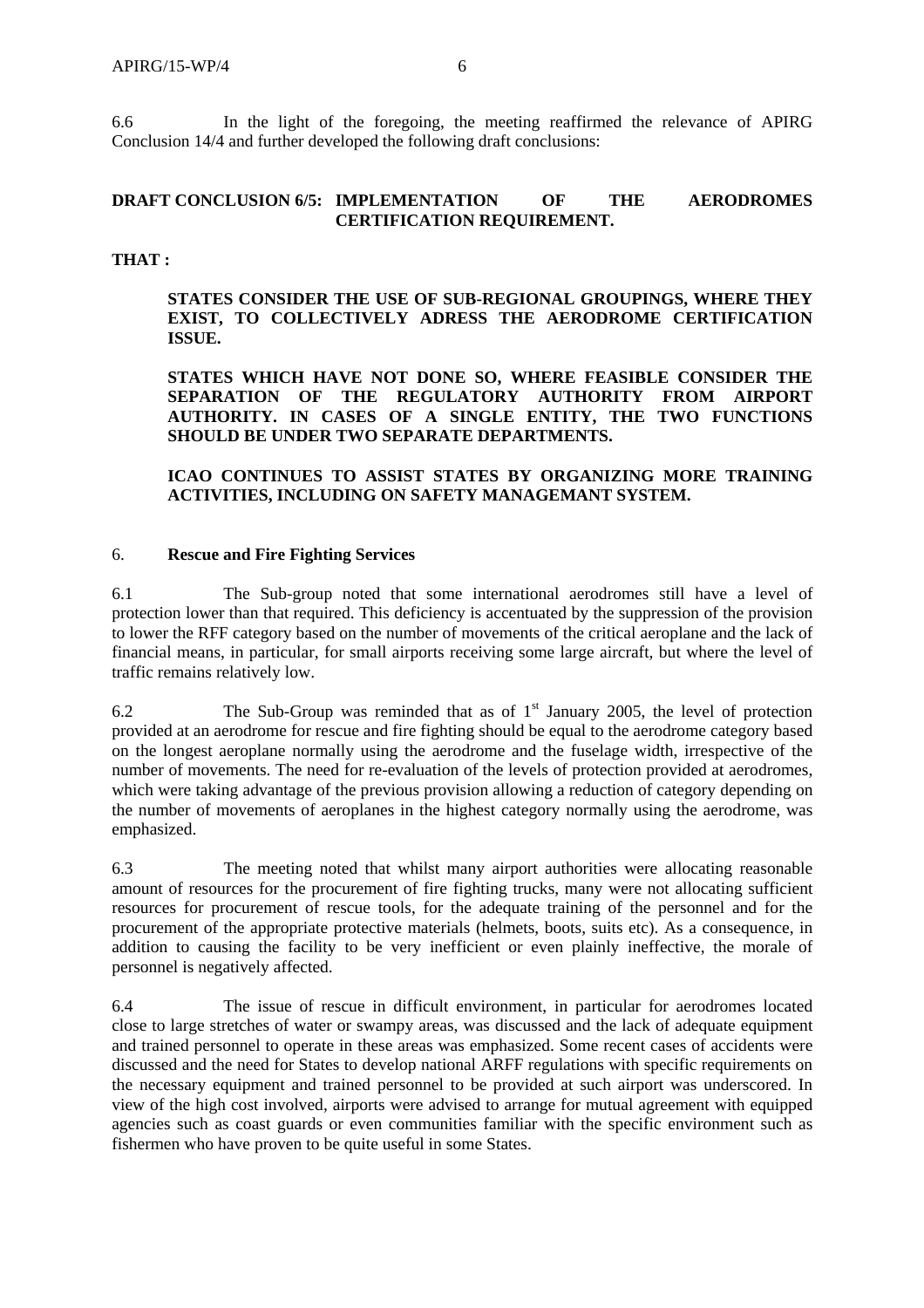6.5 The meeting appreciated the ICAO regional Offices' continuous assistance to States, notably through the organization of regional workshops, the latest of which was conducted in Ghana from 28 July to  $1<sup>st</sup>$  August 2003. The meeting was informed that, pursuant to a recommendation of this workshop, the ASECNA RFF School, ERSI, Douala and the Ghana CAA RFF training Centre, Accra, had signed a MOU to facilitate exchanges of instructors and expertise. The meeting was also apprised of the creation during the Accra workshop of an Airport Rescue and Fire Fighting Services Association of Africa (ARFFSAA), the seat and coordination of activities of which are temporarily ensured by Ghana, which has made available a website (http://ww.arffsaa.org) for the association.

6.6 The issue of RFFS staff strength was also discussed and the meeting agreed that States should determine this staffing within their national regulations, taking into account their specific context, including the level of automation of their fire trucks, response time of backup supporting agencies and the type of overdraft operating. These regulations should address issues such as RFF staff selection criteria, training curriculum and certification, periodical medical examination, etc.. In this regard, the meeting was of the view that ICAO should endeavour to develop appropriate guidance material on this subject.

6.7 In the light of the above considerations, the meeting re-affirmed the relevancy AFI/7 RAN meeting Conclusion 4/6 and APIRG Conclusion 14/2 a) and further developed the following draft conclusions:

#### **DRAFT CONCLUSION 6/6: RESCUE AND FIRE FIGHTING**

### **THAT:**

### **STATES THAT HAVE NOT DONE SO DEVELOP APPROPRIATE NATIONAL RFF REGULATIONS BASED ON ICAO REQUIREMENTS IN THIS FIELD.**

**ICAO DEVELOP AND MAKE AVAILABLE TO STATES APPROPRIATE GUIDANCE MATERIAL ON RFFS STAFFING.** 

**STATES, WHICH HAVE NOT DONE SO, GIVE PRIORITY TO THE PROVISION OF ADEQUATE RESCUE TOOL AND PROTECTIVE MATERIAL FOR RFF STAFF.** 

**STATES REINFORCE THE EXCHANGE OF EXPERIENCE IN THIS FIELD AND IF NECESSARY, CALL ON EXPERTISE AVAILABALE IN SOME STATES IN THE REGION AND AT ICAO REGIONAL OFFICES FOR ASSISTANCE.** 

#### **STATES CONSIDER HOSTING ICAO ORGANISED REGIONAL AND/OR SUB-REGIONAL WORKSHOPS IN ORDER TO ENSURE MORE PARTICIPATION.**

#### **7. Amendment No. 7 to Annex 14, Volume I.**

7.1 The content of amendment No. 7 to the ICAO Annex 14 Volume I was discussed. It was emphasised that the amendment is as a result of a proposal to upgrade some Recommendations in Annex 14, Volume I to Standards in order to improve safety of aircraft operations at aerodromes by strengthening the aerodrome certification process, and emphasizing the need to keep the manoeuvring area free of harmful irregularities which would otherwise cause foreign object damage to aircraft. The amendment also has recognized the need to upgrade the recommendation to report bird strikes to ICAO to a standard and it has included additional material to expound on the requirement for aerodrome fences for purposes of control of not only unauthorized persons but also animals.

7.3 The meeting took note of these developments and agreed that all States should respond to the respective ICAO State Letter before the deadline of  $11<sup>th</sup>$  July 2005.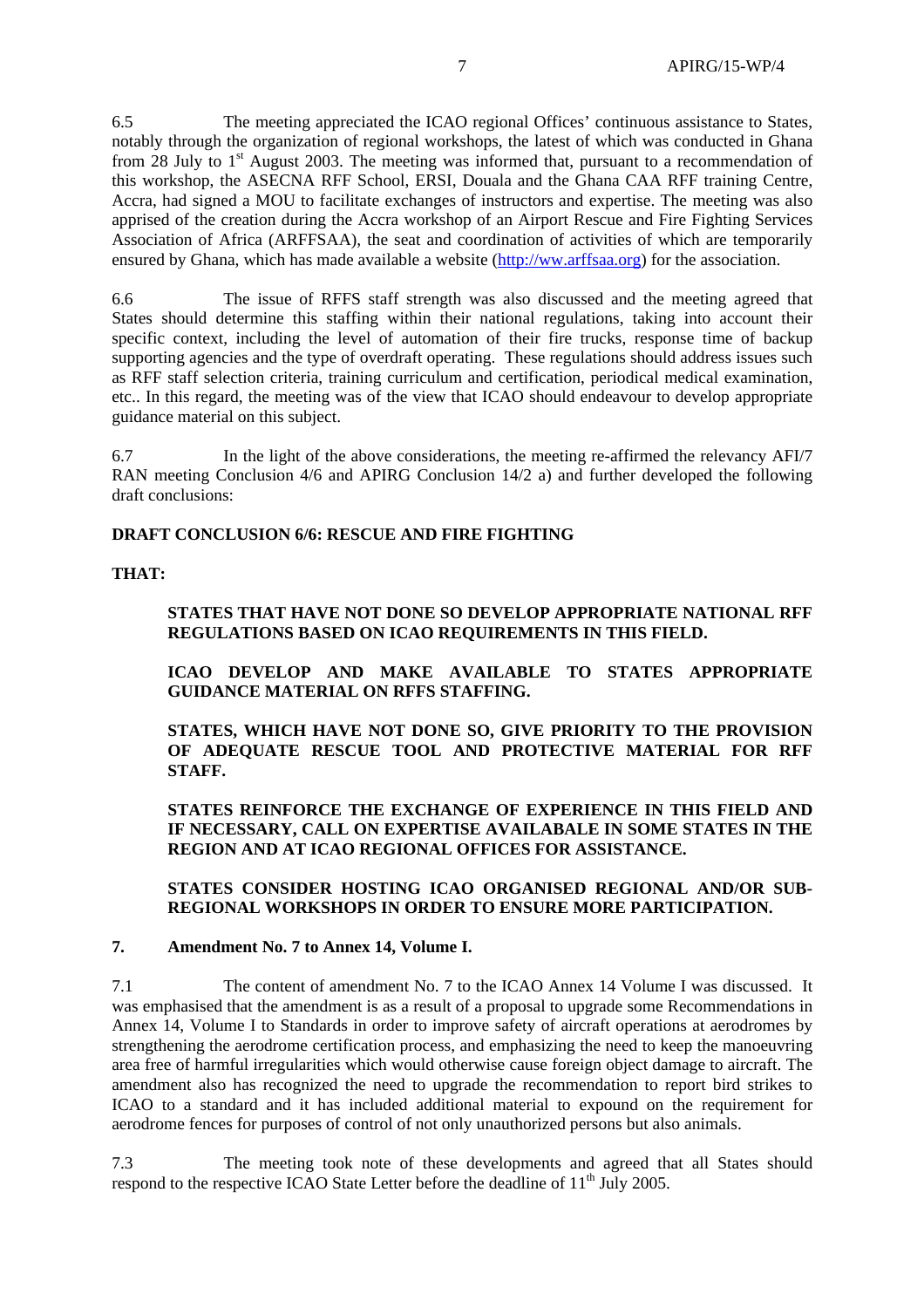## **8. Agenda Item 5: Status of Review of the New Larger Aircraft Task Force Report**

8.1 Following the discussions at AOP/SG/4, the NLA/TF was set up to evaluate the likely impact of the NLAs on aerodromes in the AFI Region and advise States on the appropriate action in order to facilitate forward planning. It has held two meetings, one in March 2003 and the other in May 2005. On its part, ICAO developed a two-fold action plan for the introduction of NLAs into international civil aviation service (Ref. State Letter No. 4/5.7 – 03/80 of 25/07/03). This entailed the development and the publication of a circular on New Larger Aeroplane Operations at Existing Aerodromes that was published as Circular 305 – AN 177 in June 2004 and the review of the Annex 14 Volume I Code F requirements based on the studies conducted within and outside ICAO.

8.2 The meeting was informed of the action launched by several European Civil Aviation Authorities to conduct specific studies intended to facilitate the introduction of NLAs. The Airbus A380 Airport Compatibility Group AACG (comprising of France, Germany, Netherlands and UK), was formed in order to ensure the recommendations and guidance materials are issued in a coordinated manner. At the end of 2002, this group issued the Common Agreement Document, which considers ways to facilitate the introduction of the A380 for safe and harmonized operations on existing airports not meeting Code F requirements. Further, the European Civil Aviation Conference (ECAC) has established an internet site which contains details of several aeronautical studies. Its address is: http://www.ecac-ceac.org/nla-forum.

8.4 The meeting emphasized that alternate aerodromes, as destination aerodromes, should meet minimum requirements to accommodate NLA. For code E aerodromes not meeting code F requirements, aeronautical studies should consequently be conducted. These specific studies should lead to interim mitigation measures/procedures to be applied for NLA operations.

8.5 In view of the above, the Sub-Group adopted the following draft Conclusion:-

# **DRAFT CONCLUSION 6/7: IMPACT OF THE NLAs**

# **THAT:**

**SPECIFIC AERONAUTICAL STUDIES CONDUCTED BY STATES IN THE REGION TO ACCOMMODATE NLA BE SHARED WITH OTHER STATES THROUGH THE ICAO SECRETARIAT AND OTHER MEANS.** 

**WHEN CONSIDERING DEVELOPMENT OF NEW AIRPORTS, CONSIDERATION OF SOME FACILITIES REQUIRED FOR CODE F AERODROME, INCLUDING LAND ACQUISITION, STRENGTH AND DIMENSIONS OF BRIDGES AND CULVERTS, ETC., IN THE FIRST PHASE IS PRUDENT.** 

## **THE NLA/TF SHOULD BE DISBANDED AND ANY ADDITIONAL MONITORING BE UNDERTAKEN UNDER THE AUSPICES OF AOP/SG.**

### **9. Any other business.**

### **Communication among members of the AOP/SG**

9.1 The meeting agreed that technology is now available to ensure continuous exchange of information amongst members of the AOP/SG. The meeting was of the view that, in addition to email communication that should be used amongst individuals, consideration should be established to ensure a coordinated manner in which information is passed around.